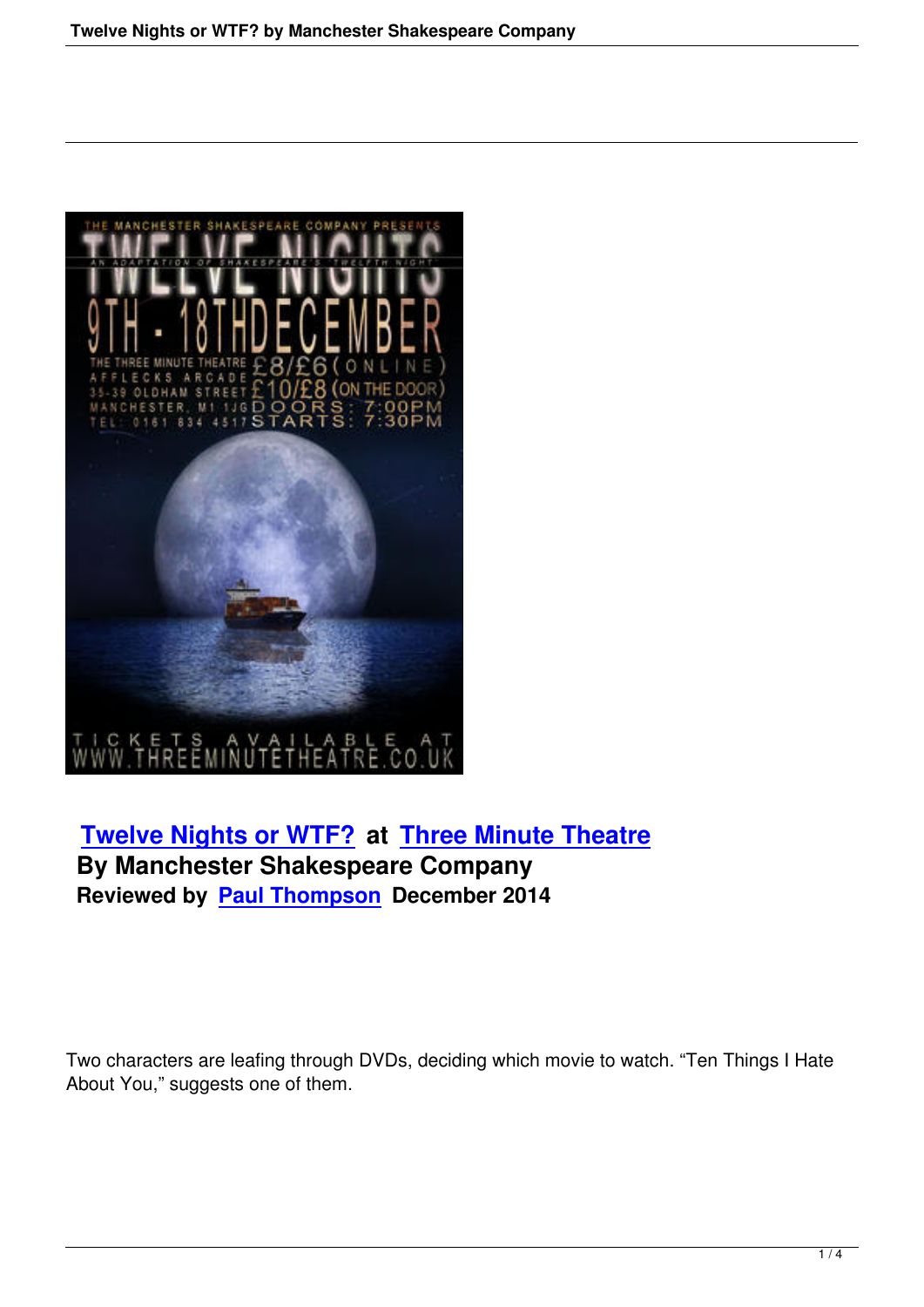"Nah", dismisses the other. "It's based on Shakespeare. It's bound to be shit."

And if the prolific, nodding-and-winking in-jokes of the night are plays by The Bard, that zinger is King Lear. It's a taste of the sort of snappy and uncomplicated gag on offer for anyone who, like me, has no idea what to expect from Twelve Nights (or WTF) – by Three Minute Theatre's in-house team Manchester Shakespeare Company. They've given birth to a knockabout latter-day spin on Twelfth Night (or What You Will) by Stratford-Upon-Avon's most famous offspring. A farcical, panto-flavoured spoof reimagines the tale in FUK – the former United Kingdom – where UKIP are all-powerful, and zero immigration prevails.

Interesting, yes? Has the NHS fallen to its knees? Is the skills gap at an all-time high? Has employment creation suffered at all? Don't expect to find out any of that. The theme is the meat and two veg of the crisis: Lazy-arsed Brits don't do menial work, rendering the nation's hotel rooms undusted and their toilets unclean. Also: I think there was a mention about not being able to get a decent curry.

But who cares about the issues with such a dollop of brandy-butter fun before the festive audience of its muse? So let's focus on the story. Okay. Well, if you know Twelfth Night: it's much like that with the immigrant boy-girl twins **Viola** (*Sophie Toland*) and **Sebastian** (*Daniel Brotherton*

), separated by an accident and both thinking the other is dead. But here, it's Sebastian that takes centre stage and with a hilarious lack of explanation, disguises himself via the gift of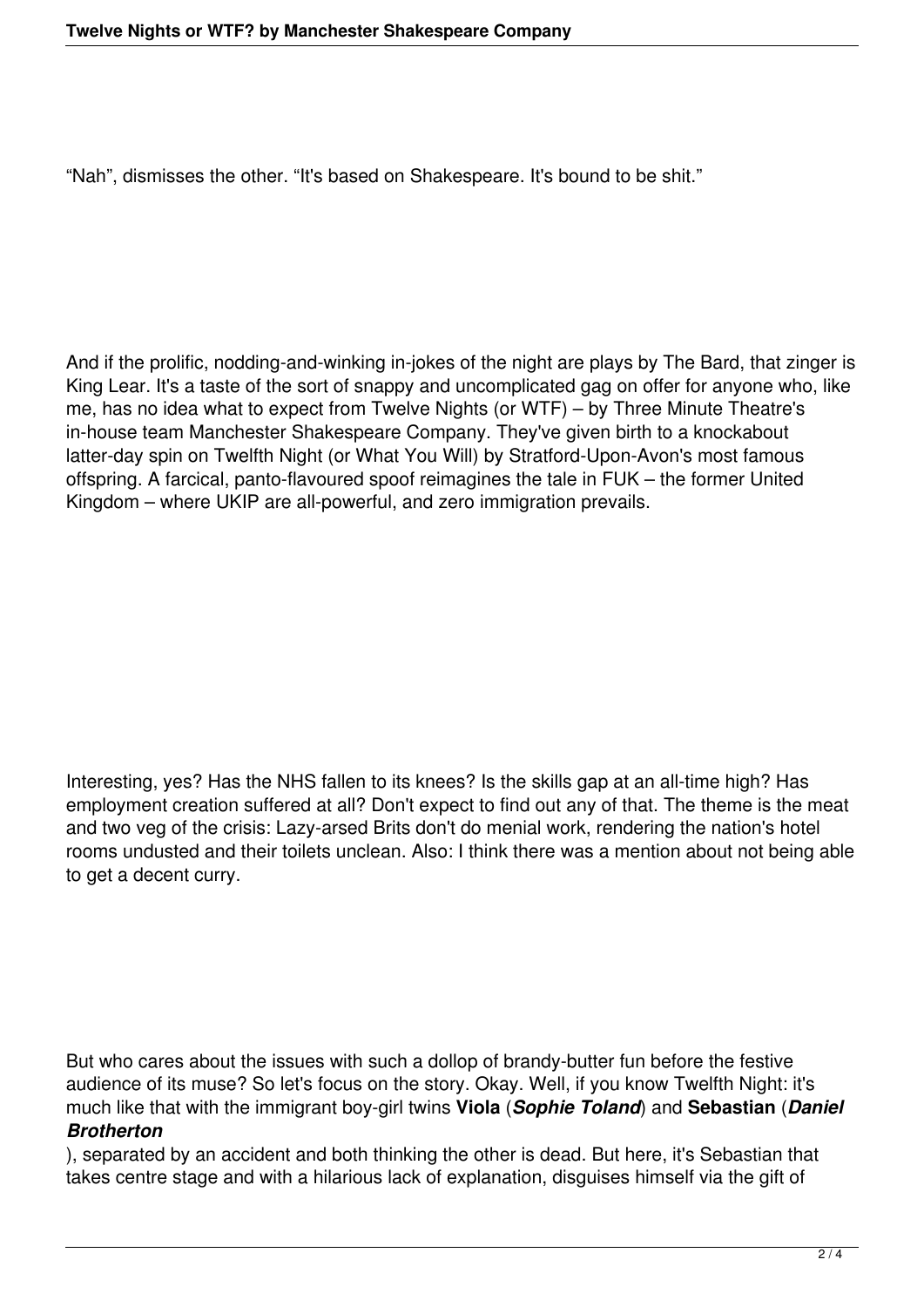gender swap.

Sebastian lands a job skivvying for brassy, swish-hotel boss **Horsina Pilton** (*Sophie Anne Ellicott* ).

Sebastian's in love with Horsina who in turn lusts after an unsettlingly smarmy guest inspired by Hugh Grant called

## **Oliver De Tabloids**

(

## *Charlie Colquhoun*

). Oliver though, believing Sebastian to be a woman, falls for him. Also bunking down in Oliver's penthouse suite are two hard-drinking harpies: Oliver's aunt **Tia Maria**

( *Louise Wilson* ) and **Andrea Palemuscht** (also *Toland* ), an American import slash would-be romantic match for Oliver.

Tia struggles with her mission to make this pairing happen, so reverts to scheming against obnoxious and sub-John-Inman gay stereotype **Malcom** (*Tony Charnock*) – Oliver's PA. A fake missive causes Malcolm to think Oliver is in love with him – and this gives rise to some really nice self-reference: Tia explains to Andrea they can talk behind the screen without Malcolm hearing because it's a "theatrical convention" – and prays to the God Of Comedy that Malcolm reads the letter out loud.

There's also something else about Viola having a lesbian affair with a fugitive former employee